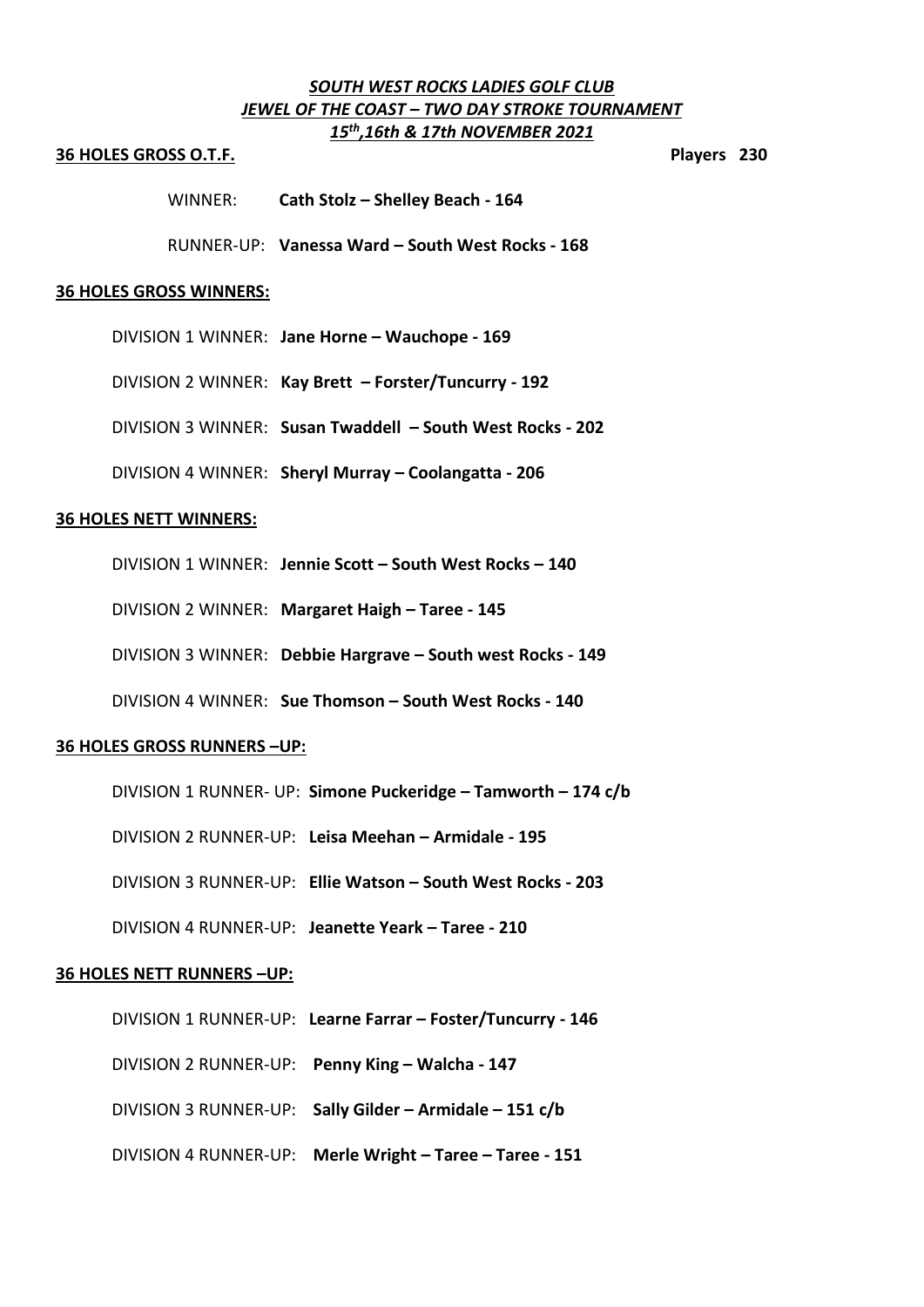# **Monday**

#### **18 HOLES GROSS WINNERS:**

DIVISION 1 WINNER: **Kim Payne – South West Rocks - 83**

DIVISION 2 WINNER: **Kelly Quigley – Castle Hill - 90**

DIVISION 3 WINNER: **Wendy Cabot – Tamworth - 99**

DIVISION 4 WINNER: **Jo Panada – Tallwoods - 102**

#### **18 HOLES NETT WINNERS:**

DIVISION 1 WINNER: **Janette Blair – Grafton - 73**

DIVISION 2 WINNER: **Susan Woods – South West Rocks - 73**

DIVISION 3 WINNER: **Sue Hynes – Tamworth - 73**

DIVISION 4 WINNER: **Sandy Cowell – LongYard - 73**

# **18 HOLES GROSS RUNNERS –UP:**

DIVISION 1 RUNNER –UP: **Jacki Rider – Port Macquarie – 87 c/b**

DIVISION 2 RUNNER-UP: **Alana Tobin – Armidale - 94**

DIVISION 3 RUNNER-UP: **Nikki Bailey – Port Macquarie - 101**

DIVISION 4 RUNNER-UP: **Kathy Macrae – Tamworth - 105**

#### **18 HOLES NETT RUNNERS –UP:**

DIVISION 1 RUNNER-UP: **Thora-Lou Smith – Bulahdelah - 74**

DIVISION 2 RUNNER-UP: **Shannon Miller – Port Macquarie – 74 c/b**

DIVISION 3 RUNNER-UP: **Susan Eastway – Shelley Beach - 75**

DIVISION 4 RUNNER-UP: **Judy Elks – Armidale – 76 c/b**

**N.T.P'S:** Division 1: **Vanessa Ward – South West Rocks** Division 2: **Rossalie Sadler - Tamworth** Division 3: **Wendy Cabot - Tamworth** Division 4: **Sue Houghton – Foster/Tuncurry**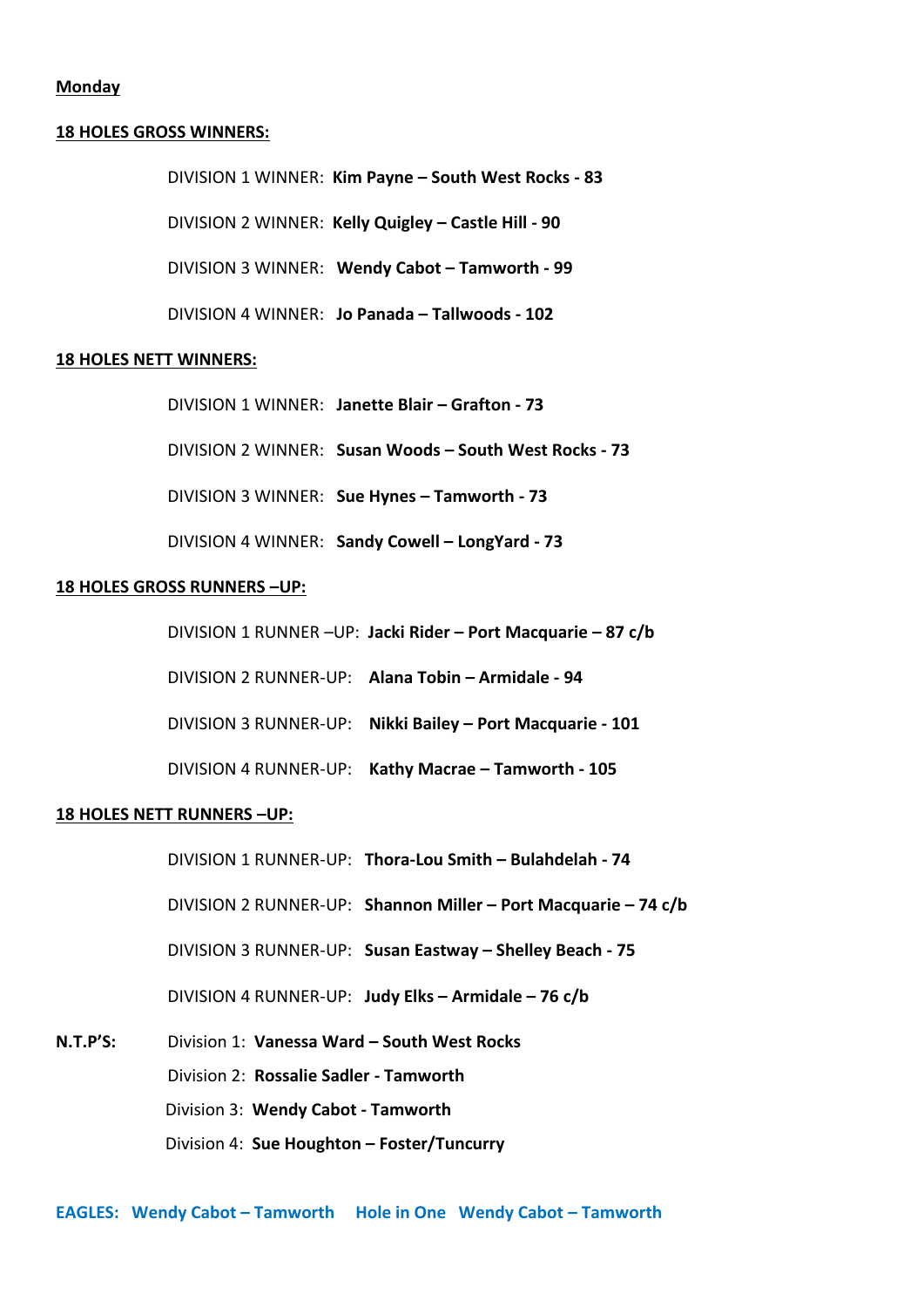# **Tuesday**

# **18 HOLES GROSS WINNERS:**

DIVISION 1 WINNER: **Kerrie-Lee Edwards – Tallwoods - 84** DIVISION 2 WINNER: **Donna Martin – Walcha – 96 c/b** DIVISION 3 WINNER: **Christine Hughes – Tamworth - 95** DIVISION 4 WINNER: **Fay Swain – Wyong – 105 c/b**

### **18 HOLES NETT WINNERS:**

DIVISION 1 WINNER: **Virginia Vale – Wauchope - 71** DIVISION 2 WINNER: **Di Mabey – Shelley Beach – 74 c/b** DIVISION 3 WINNER: **Jennie Overhall – Foster/Tuncurry 68** DIVISION 4 WINNER: **Robin McCelland – Muree - 70**

# **18 HOLES GROSS RUNNERS –UP:**

DIVISION 1 RUNNER - UP: **Kaye Murdoch – Grafton - 85**

DIVISION 2 RUNNER -UP: **Kathy McMul;lan – Grafton – 96 c/b**

DIVISION 3 RUNNER –UP: **Chris Jones – Wauchope - 99**

DIVISION 4 RUNNER –UP: **Wendy Rasmussen – Richmond - 105**

#### **18 HOLES NETT RUNNERS –UP:**

DIVISION 1 RUNNER-UP: **Heather Purtill – Grafton – 73 c/b**

DIVISION 2 RUNNER-UP: **Coral Carter – Richmond -74**

DIVISION 3 RUNNER-UP: **Diane Barnes – Wyong - 71**

DIVISION 4 RUNNER-UP: **Ivy Cheong – Asquith - 74**

**N.T.P'S:** Division 1: **Jane Horne - Wauchope** Division 2: **Julz Nash - Tamworth** Division 3: **Judy Hansen Armidale** Division 4: **Sue Houghton Foster/Tuncurry**